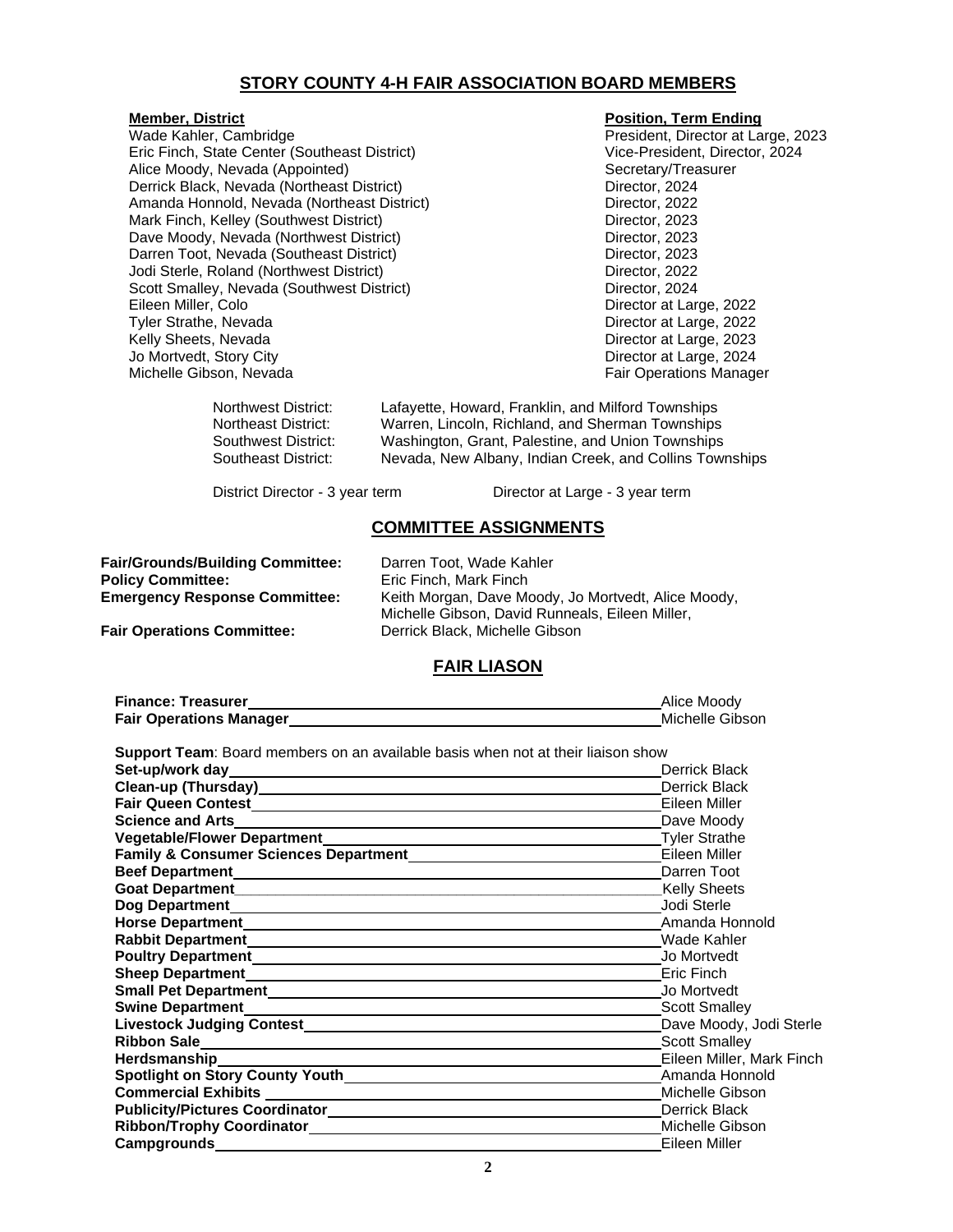# **FFA ADVISORS**

Ballard School **Cori Schnell** Collins-Maxwell School Jamie Waddingham Colo-NESCO School Lakoda Kelber Ames High School **Emily Lair** 

Gilbert Community School **Gilbert Community School** Jon Davis & Carolyn Miller<br>
Nevada School **Gilbert Community** Kevin Cooper Kevin Cooper Roland-Story School **Brad Taylor & Katelyn Zimmerman** 

# **EXTENSION PERSONNEL IN STORY COUNTY OFFICE**

Regional Extension Education Director **Eugenia Hartsook** County 4-H Youth Coordinator **County 4-H Youth Coordinator** Jess Soderstrum County Youth Outreach Coordinator Mary Mary Wilkins Marketing and Office Coordinator **Amber Wengert** Amber Wengert Food and Nutrition Program Assistant Food and Nutrition Program Assistant Field Agronomist **Meaghan Anderson** Meaghan Anderson Agriculture Program Coordinator **Michaela Van De Berg** 

## **UNIVERSITY EXTENSION SYSTEM AND THE COUNTY FAIR**

ISU Extension and Outreach-Story County is a client-centered organization that provides research-based, unbiased information and education to help people make better decisions in their personal, community, and professional lives.

The nine Story County Extension Council members are elected at the general election. They are responsible for overseeing the planning and carry out of the Extension program. The Youth Development Committee is appointed by the Extension Council to serve as an overall program development and action committee for all Extension youth programs in Story County.

4-H is an educational program. It is designed to develop living skills and subject matter knowledge in youth. The purpose of the Story County Fair is to provide an exhibit evaluation of projects completed by 4-H members, FFA members, and other youth affiliated with the Story County 4-H Program. This evaluation is designed to reflect the research findings in the various disciplines at Iowa State University. The county fair, therefore, is an educational event conducted to aid youth to develop life skills such as communication, leadership, citizenship and decision-making.

> **Iowa State University Extension and Outreach Story County 1421 S. Bell Avenue Suite 107 Ames, Iowa 50010 Hours:** 8:00 a.m. - 4:30 p.m. Monday-Friday **E-mail** - xstory@iastate.edu **Home Page:** [www.extension.iastate.edu/story](http://www.extension.iastate.edu/story) **Phone:** 515-337-1601

For Iowa State University Extension and Outreach:

In accordance with Federal law and U.S. Department of Agriculture (USDA) civil rights regulations and policies, this institution is prohibited from discriminating on the basis of race, color, national origin, sex, age, disability, and reprisal or retaliation for prior civil rights activity. (Not all prohibited bases apply to all programs.) Program information may be made available in languages other than English. Persons with disabilities who require alternative means of communication for program information (e.g., Braille, large print, audiotape, and American Sign Language) should contact the responsible State or local Agency that administers the program or USDA's TARGET Center at 202-720-2600 (voice and TTY) or contact USDA through the Federal Relay Service at 800-877-8339. To file a program discrimination complaint, a complainant should complete a Form AD-3027, USDA Program Discrimination Complaint Form, which can be obtained online at https://www.ocio.usda.gov/document/ad-3027, from any USDA office, by calling 866-632- 9992, or by writing a letter addressed to USDA. The letter must contain the complainant's name, address, telephone number, and a written description of the alleged discriminatory action in sufficient detail to inform the Assistant Secretary for Civil Rights (ASCR) about the nature and date of an alleged civil rights violation. The completed AD-3027 form or letter must be submitted to USDA by: (1) Mail: U.S. Department of Agriculture Office of the Assistant Secretary for Civil Rights, 1400 Independence Avenue, SW Washington, D.C. 20250-9410; or (2) Fax: 833-256-1665 or 202-690-7442; or (3) Email: program.intake@usda.gov. This institution is an equal opportunity provider. For the full non-discrimination statement or accommodation inquiries, go t[o www.extension.iastate.edu/diversity/ext.](http://www.extension.iastate.edu/diversity/ext)